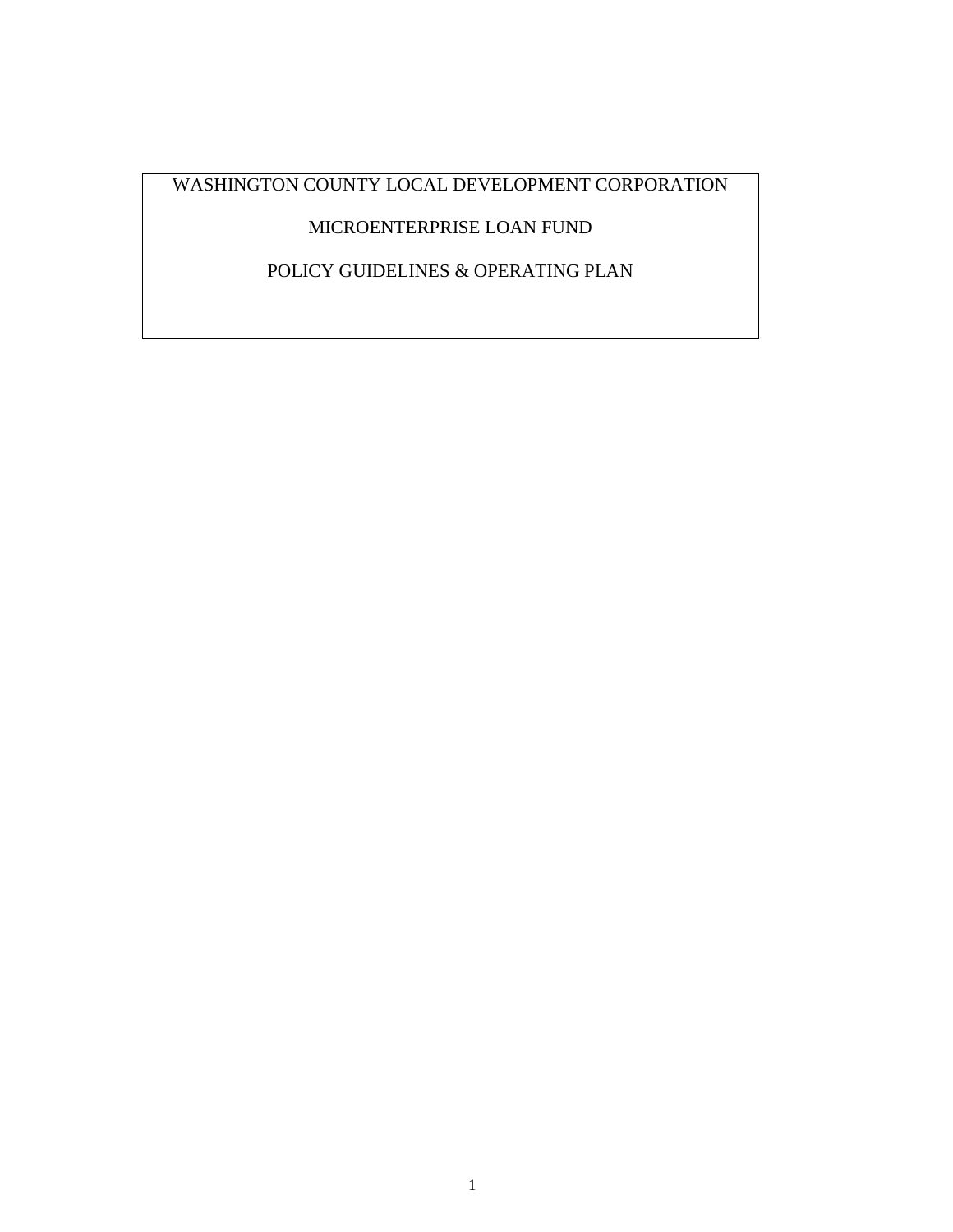#### **Washington County Local Development Corporation Microenterprise Loan Fund Policy Guidelines and Operating Plan**

# **Section 1. GENERAL**

# **1.1 Policy Guidelines and Operating Plan**

The Policy Guidelines and Operating Plan (the "Plan") is adopted by the Board of Directors of the Washington County Local Development Corporation (the "Board") and is intended to serve as the primary administrative document for the Microenterprise Loan Fund (the "MLF"). Any changes to the Plan must also be adopted by the Board of Directors of the Washington County Local Development Corporation.

# **1.2 Objectives**

The primary objectives of the MLF are to assist in the establishment and expansion of microenterprise business activity within Washington County, create employment opportunities for County residents, and preserve and expand the County's tax base.

# **1.3 Form of Assistance**

The MLF will provide assistance in the form of loans.

# **Section 2. ELIGIBILITY REQUIREMENTS**

# **2.1 Eligible Activities**

- (a) The principal business activity which will be primarily impacted by the MLF financing must be located within Washington County. Exceptions to this requirement will be granted only where the Board determines that the expanded business activity will have a direct and significant positive impact on the MLF's stated objectives.
- (b) MLF assistance may be provided for any commercial business activity which effects the MLF program objectives.
- (c) The business activity to be undertaken with assistance from the MLF must directly result in the creation or retention of employment positions consistent with the low and moderate benefit provisions of the Federal regulations governing the Community Development Block Grant (CDBG) Program. Where no employment creation or retention is projected, the MicroEnterprise owner(s) must be low or moderate income persons as defined by HUD at the time of the loan closing.

# **2.2 Ineligible Activities**

Activities which primarily consist of investing, speculation, or realty ownership held primarily for sale or investment; construction or renovations to buildings; purchase of over-the-road vehicles; any activity which is illegal; and any activity which does not further the objectives of the MLF will be ineligible for MLF financing. In addition, applications will not be accepted where the applicant and/or the proposed activity is ineligible for assistance under the Small Business Act, as amended; such further described in Chapter 1 of Title 13, Code of Federal Regulations, and in Chapter 1, Section 3 of the "Standard Operating Procedures" of the U.S. Small Business Administration (SOP 50-10-3 dated 8/31/91).

# **2.3 Eligible Borrowers**

Eligible borrowers must be a MicroEnterprise, which is defined as a commercial enterprise having five or fewer employees, one or more of whom own the enterprise. The form of the MicroEnterprise may be a sole proprietorship, partnership, or corporation. Loans may also be provided to individuals acting as principals of an eligible entity and who will rent or lease assets to an otherwise eligible borrower.

# **2.4 Eligible Uses of MLF Funds**

MLF funds may be used for any justifiable business purpose including, but not limited to fixed assets, current assets including inventory and receivables, and permanent working capital. The use of MLF funds must also be eligible pursuant to the Federal regulations governing the CDBG Program.

# **Section 3. MLF STANDARDS**

# **3.1 General**

The existing or proposed MicroEnterprise must present a reasonable likelihood for long-term viability based on such factors as management, product, marketability, competition and capitalization. Borrowers must be of generally good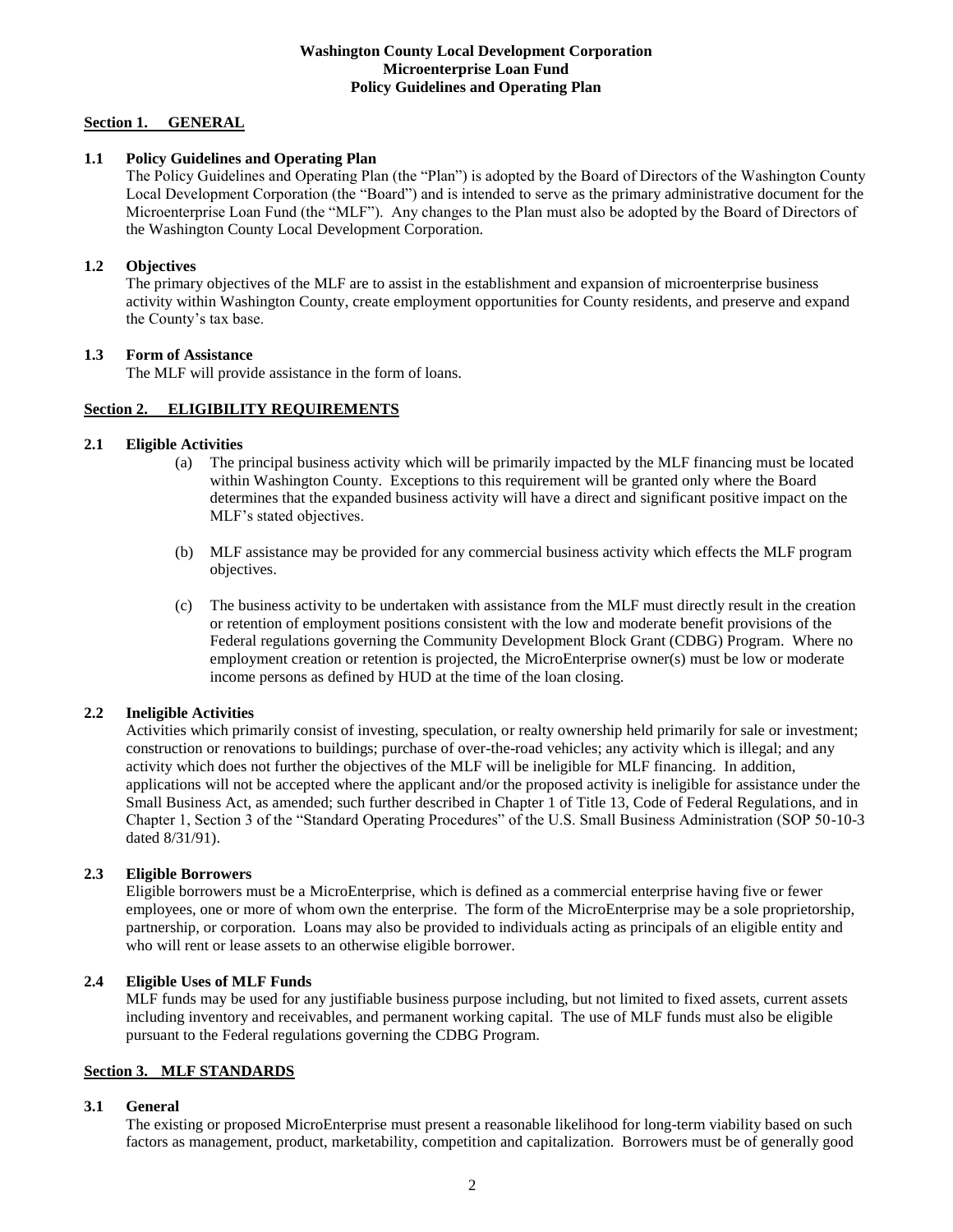character and credit standing.

#### **3.2 Employment**

Where the MicroEnterprise will result in the creation or retention of employment opportunities, a minimum of 51% of those opportunities must be held by, or made available to, low and moderate income persons as defined by HUD. For the purposes of calculating employment opportunities, the following will apply:

- (a) Only permanent jobs will be counted; temporary and construction jobs will not be counted.
- (b) Jobs of 35 or more hours per week will be considered as one full-time job. Part-time permanent jobs of less than 35 hours per week will be converted to full-time equivalent jobs by dividing the number of parttime hours by 40.
- (c) Seasonal jobs will be considered to be permanent jobs if the duration of the working period is long enough to classify the job as the employee's principal occupation.
- (d) Projected employment must be reasonably expected to occur as a direct result of the expanded business activity, and such projection may in no instance extend beyond 36 months from the completion of the expansion.

#### **3.3 MLF Financing Amount**

Consistent with the Federal regulations governing the CDBG Program, MLF assistance must be no greater than the minimum amount necessary to effect the business activity. Applicants must therefore demonstrate that all other private and public sources of debt and equity have either been maximized or are inappropriate, unaffordable, or otherwise unavailable.

#### **3.4 Minimum Amount of MLF Assistance**

No minimum amount of MLF assistance has been established, however the loan amount must be deemed acceptable and appropriate by the Loan Review Committee.

#### **3.5 Maximum Amount of MLF Assistance**

Total MLF assistance provided to a single MicroEnterprise or to any owner of a MicroEnterprise may not exceed the aggregate amount of \$25,000.

# **Section 4. LENDING POLICIES**

#### **4.1 General**

MLF loans *may* have an initial deferral of principal and interest payments for six (6) months. No interest will be charged or accrued during this period. Prior to the expiration of the six month period, the WCLDC will evaluate the borrower's financial condition and business development status and take one of the following actions to become effective at the end of the six month period:

- (a) Inform the borrower that the loan repayment will commence according to the terms established pursuant to Sections 4.2, 4.3, and 4.4 of this Plan; or
- (b) Extend the deferral for an additional period not to exceed six months**.** No interest will be charged or accrued during this period. The granting of such additional deferral will be contingent upon the borrower's agreement to accept or procure any technical assistance required by the WCLDC as a condition of the deferral. At the expiration of this second deferral period, the WCLDC will inform the borrower that the loan repayment will commence according to the terms established pursuant to Sections 4.2, 4.3, and 4.4 of this Plan.

# **4.2 Term of Loans**

The MLF loan term will generally be consistent with the life of the assets being financed, with such periods being consistent with standard commercial lending policies and in no instance exceeding seven (7) years plus the deferral period(s). For all loans, the term will be determined by the WCLDC based upon such factors as the structure of other related loans, the nature of the collateralized assets, and the borrower's projected ability to repay the loan.

# **4.3 Interest Rate**

The interest rate charged for the use of funds will be determined by the LDC as follows: 75% of Wall Street Prime at the time of closing; fixed, with a floor of 5% and a ceiling of 9%. Under no circumstance will a variable interest rate be used.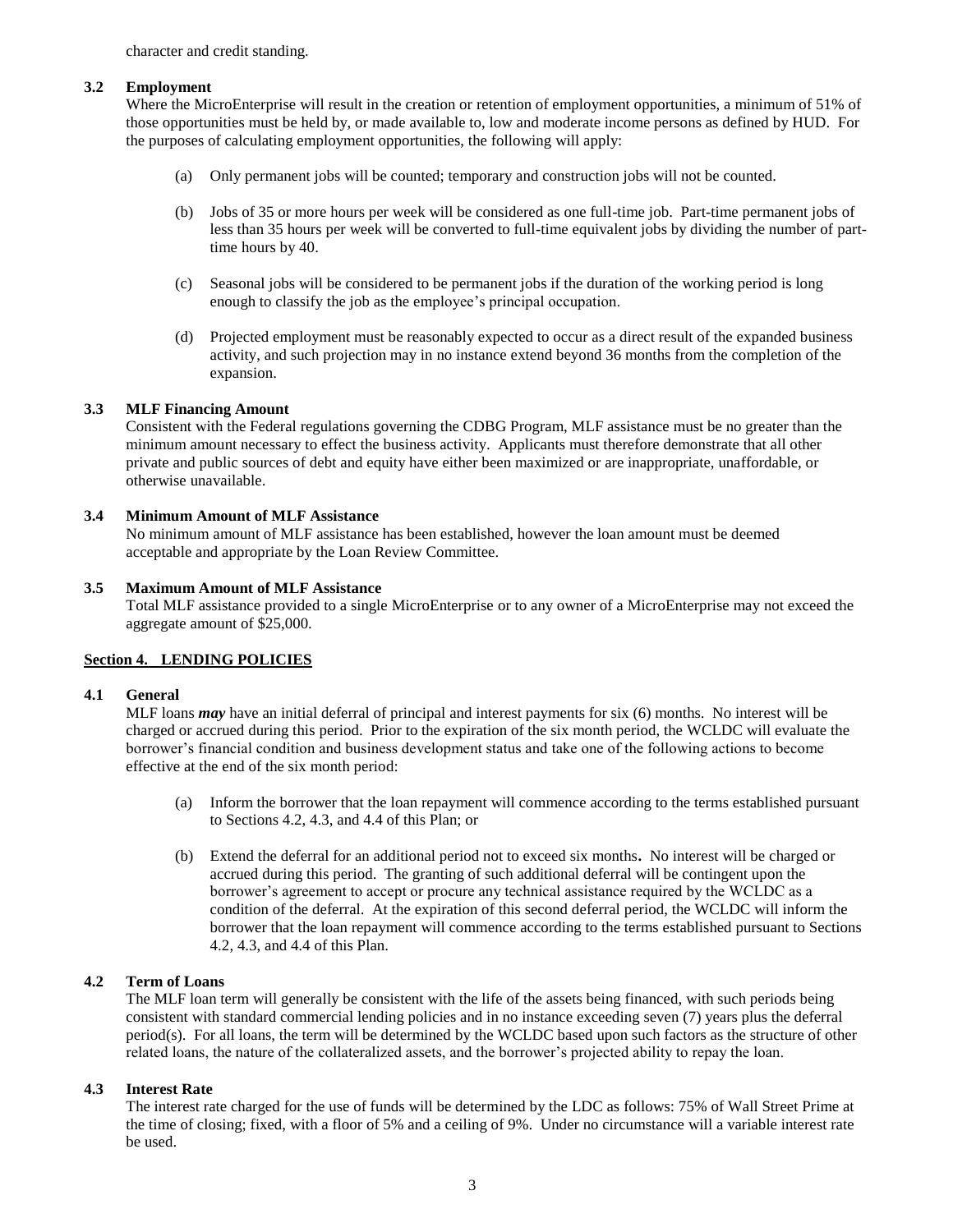# **4.4 Repayment Terms**

The WCLDC will determine the schedule of loan repayments on a case-by-case basis based on the applicant's projected ability to repay the loan, the projected value of the collateral and other security, and the overall risk assumed by the MLF. Repayment terms may involve standard forms of loan authorization, periods of accruing interest or interest on payments, extended amortization schedules with balloon payments of principal, and/or such other terms as may be determined by the WCLDC to be appropriate.

# **4.5 Security**

The WCLDC will determine the required security for each loan on a case-by-case basis based on such factors as the risk of default, the nature and value of the security, and the position of the MLF in relation to other lenders. In determining the appropriate security, the following will apply:

- (a) The WCLDC will generally require a security interest in all assets financed with MLF funds. Additional collateralization of assets of the borrower may be required at the WCLDC's option.
- (b) For loans to corporations, the WCLDC may require the personal guarantee of all owners of at least 20% of the voting stock of the company.
- (c) For loans to closely-held corporations, the WCLDC may require collateralization of selected personal assets of one or more of the owners.
- (d) For loans to individuals, partnerships, or corporations which have affiliated interests and/or identities of ownership with other business entities, the WCLDC may require additional guarantees.

# **4.6 Subordination**

- (a) The WCLDC will generally allow a subordination of MLF debt and collateral to private institutional lenders where necessary to facilitate the maximum financial participation by the private lenders.
- (b) The standing of the MLF's financing relative to other public or quasi-public lenders will be negotiated on a case-by-case basis.
- (c) The WCLDC will generally require subordination to MLF financing of notes payable to any officer, owner, or similarly affiliated party to the borrower where appropriate and feasible. Such subordination may include subordinate security interests and/or repayment restrictions.

# **Section 5. APPLICATION PROCESSING**

#### **5.1 Loan Applications**

Applications for MLF financing must include all of the information required by the MLF Application Form and any additional information as may be reasonably requested by the WCLDC.

# **5.2 Application Fee**

A non-refundable application fee of \$150 is due at the time of submission of the application for Program financing.

#### **5.3 Application Processing**

The processing of loan applications will be the responsibility of the WCLDC and will generally consist of the following:

- (a) Review of applications for completeness and procurement of appropriate additional information.
- (b) Review for MLF program eligibility criteria and eligibility pursuant to Federal CDBG regulations.
- (c) Determine economic feasibility, perform credit analysis, and assess risk.
- (d) Determine amount and terms of MLF financing, including appropriate security.
- (e) Perform appropriateness review in conformance with HUD guidelines.
- (f) Prepare written report to the Loan Review Committee summarizing the review process and providing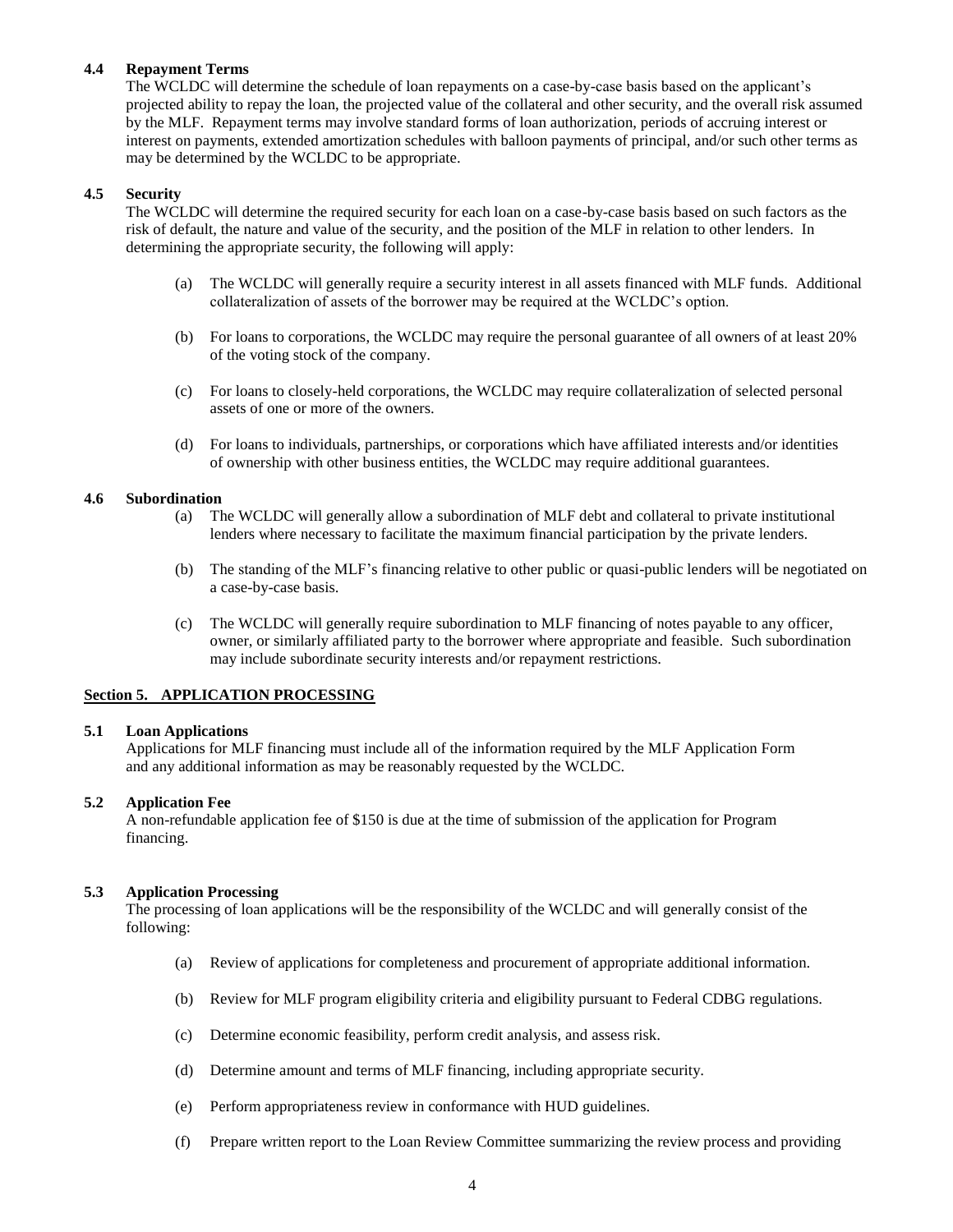recommendations as appropriate.

#### **5.4 Loan Review Committee**

The WCLDC Board has established a Loan Review Committee to review loan applications.

#### **5.5 Loan Approval**

The Loan Review Committee shall have sole authority to approve MLF loans. Such authority shall include the commitment to lend MLF funds, the interest rate(s) to be charged, the repayment terms, and the requisite security for the loan. The application of other appropriate conditions of lending and covenants of the borrower shall be the responsibility of the WCLDC Attorney with input from the WCLDC staff and the Loan Review Committee.

# **5.6 Loan Disapproval**

- (a) Loan applications may be disapproved by the President or Executive Director of the WCLDC based on a lack of application completeness or a failure to meet the eligibility criteria pursuant to Sections 5.3(a) and 5.3(b) of this Plan respectively. In such instances, the applicant will be notified in writing of the reason(s) for disapproval.
- (b) Loan applications may be disapproved by the Loan Review Committee for any reason or reasons which represent a reasonable determination that the approval of the MLF application would not meet the objectives of the MLF program and/or would not represent an appropriate or prudent use of MLF funds. In such instances, the applicant will be notified in writing of the reason(s) for disapproval.

#### **Section 6. POST-APPROVAL PROCESS**

#### **6.1 Commitment Letter**

Within ten calendar days from the date of the Loan Review Committee's approval of a Program loan, a commitment letter shall be sent to the applicant and will include, at a minimum, the following information:

- (a) The amount of the loan approval, the applicable interest rate, the term of the loan, the terms of repayment and the expiration date of the commitment.
- (b) The required use of the loan funds.
- (c) The LDC's requirements for collateral and additional security including guarantees, pledges of assets, assignment of life insurance, etc.
- (d) Summary information regarding employment requirements.
- (e) Any other conditions of lending.
- (f) A listing and explanation of any fees to be charged and other closing costs which will be the responsibility of the borrower.
- (g) A listing of those conditions and requirements of the borrower which must be fulfilled precedent to a loan closing.
- (h) Any other information which could reasonably be expected to influence the borrower's decision to accept the terms of the loan commitment.

# **6.2 Closing Costs**

To secure the availability of Program funds and to partially defray the cost of loan application processing, the borrower shall be required to pay a commitment fee equal to two percent (2%) of the approved Program loan amount. One percent (1%) shall be paid to the LDC concurrent with the borrower's acceptance of the terms and conditions of the commitment and one percent (1%) shall be paid at closing.

# **6.3 Loan Closings**

The LDC Attorney shall have the responsibility to prepare and/or require the preparation of all appropriate closing documents. The LDC Attorney shall determine the appropriate closing documents to be executed based upon the terms and conditions of the loan approval and standard commercial lending policies. Such documents shall generally include the following:

(a) A loan agreement that includes a description of the loan terms and security, appropriate representations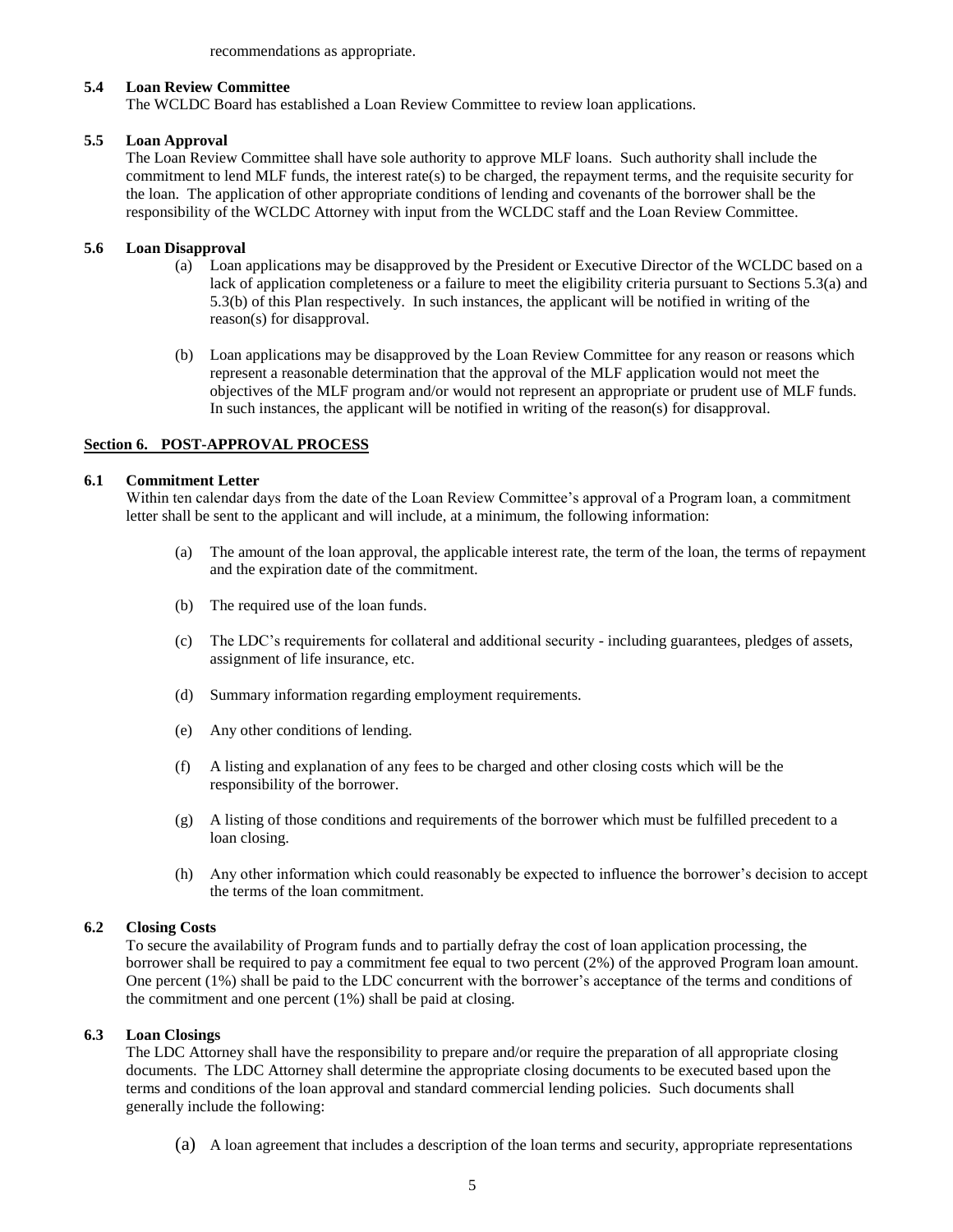and warranties, the conditions of lending, affirmative and negative covenants - including compliance with applicable federal laws and regulations, requirements regarding employment creation and reporting, default provisions and any other provisions that may be appropriate.

- (b) A note or notes to evidence the indebtedness and the terms of repayment.
- (c) The appropriate documents to evidence and record mortgages, liens, guarantees and such other security as may be required by the terms of the loan
- (d) Other appropriate documents as determined by the LDC Attorney.

#### **6.4 Security**

The LDC Attorney will be responsible for perfecting all of the LDC's security interests including, where appropriate, the execution of security agreements, the filing of financing statements, the execution and filing of mortgage documents, the execution of guarantees and any other appropriate actions to adequately protect the LDC's security interests. Inter-creditor agreements should be executed where appropriate to further protect the LDC's interests and to facilitate the processing of defaults and foreclosures.

#### **6.5 Loan Disbursement**

The disbursement of loan proceeds shall be the responsibility of the LDC staff. For such disbursement, the following guidelines shall generally apply:

- (a) Subject to the borrower's compliance with the terms and conditions of the loan agreement, all documents evidencing and securing the loan, and other guidelines for disbursement as described in this Section 6.5, the LDC may disburse loan proceeds upon the borrower's presentation of vouchers and other such evidence satisfactory to the LDC that represent paid or accrued expenses of the borrower and which are eligible costs as determined by the LDC.
- (b) Where other debts or equity financing is to be used in conjunction with the Program financing, such debt or equity must, in the opinion of the LDC staff, be firmly committed for such use. Evidence of the commitment(s) must be submitted by the borrower.
- (c) Where other debt or equity financing is to be used in conjunction with the Program financing, the LDC will, at its discretion, determine an appropriate draw schedule for Program funding based on such factors as the magnitude of risk assumed by the LDC, the nature of the activities being financed, the draw schedule for the other financing and applicable federal regulations for the use of CDBG funds. The manner and terms of the disbursement of the Program financing shall be prescribed by LDC staff.

# **Section 7. LOAN MANAGEMENT**

#### **7.1 Delinquencies**

The LDC staff will contact the borrower within 14 days of any delinquency of payment to inform the borrower of the delinquency and to determine if there is a need to procure additional information or to provide technical assistance. Delinquencies that continue for 90 days will be referred to the LDC Attorney for further action.

# **7.2 Annual Financial Review**

The LDC staff will be responsible for conducting an annual financial review for all borrowers based primarily on the annual financial statements submitted by the borrower. Additional information may be procured as appropriate. The reviews will be presented to the Loan Committee for further action or recommendations as appropriate.

#### **7.3 Adjustment of Terms and Conditions**

Requests by the borrower for adjustment of any of the terms and conditions of the loan will be reviewed by the LDC staff to determine whether the adjustment is in the best interests of the LDC. Requests will be processed in accordance with the following:

- (a) Requests to adjust the interest rate, term of the loan, or security for the loan will be reviewed by the LDC staff, presented to the Loan Committee for review and action. Any such adjustments will require approval of the Loan Review Committee.
- (b) Requests to accrue interest or to pay interest only may be approved by the President or Executive